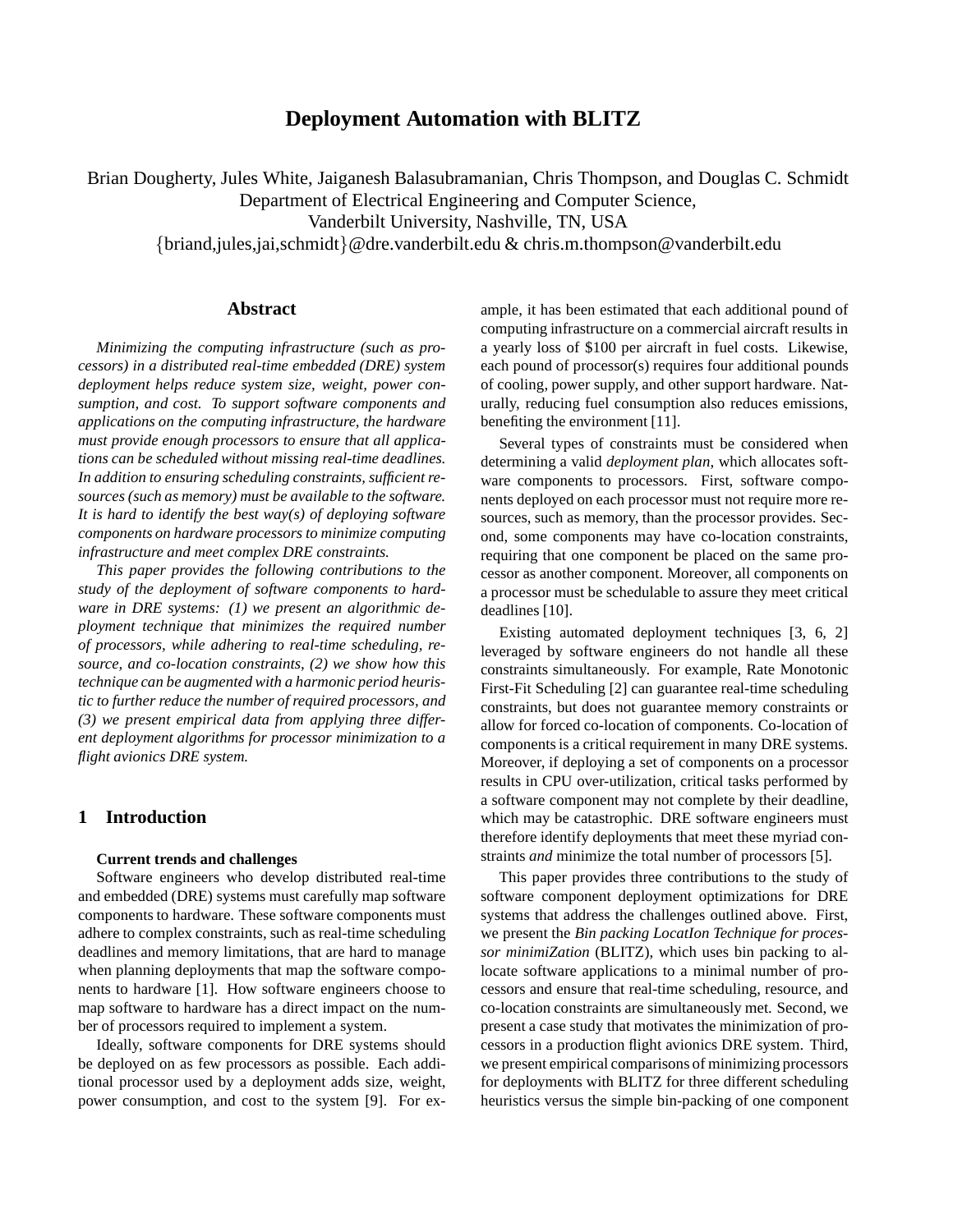per processor used in the avionics case study.

**Paper organization.** The remainder of this paper is organized as follows: Section 2 describes challenges that must be overcome to determine valid deployments; Section 3 describes the BLITZ technique we developed to minimize the number of processors in deployments; Section 4 presents empirical results from applying BLITZ to the flight avionics case study to reduce the number of processors in a deployment; and Section 5 presents concluding remarks.

## **2 Challenges of Component Deployment Minimization**

This section summarizes the challenges of a determining a software component deployment that minimizes the number of processors in a DRE system.

**Rate-monotonic scheduling constraints**. To create a valid deployment, the mapping of software components to processors must guarantee that none of the software components' tasks misses its deadline. Even if rate monotonic scheduling is used, a series of components that collectively utilize less than 100% of a processor may not be schedulable. It has been shown that determining a deployment of multiple software components to multiple processors that will always meet real-time scheduling constraints is NP-Hard [3].

**Task co-location constraints**. In some cases, software components must be co-located on the same processor. For example, variable latency of communication between two components on separate processors may prevent real-time constraints from being honored. As a result, some components my require co-location on the same processor, which precludes the use of bin-packing algorithms that treat each software component to deploy as a separate entity.

**Resource constraints**. To create a validate deployment, each processor must provide the resources (such as memory) necessary for the set of software components it supports to function. Developers must ensure that components deployed to a processor do not consume more resources than are present. If each processor does not provide a sufficient amount of these resources to support all tasks on the processor, a task will not be able execute, resulting in a failure.

#### **3 Deployment Optimization with BLITZ**

The *Binpacking LocatIon Technique for processor minimiZation* (BLITZ) is a first-fit decreasing binpacking algorithm we developed to (1) assign processor utilization values that ensure schedulability if not exceeded and (2) enhance existing techniques by ensuring that multiple resource and co-location constraints are simultaneously honored.

#### 3.1 BLITZ Bin-packing

The goal of a bin packer is to place a set of items into a minimal set of bins. Each item takes up a certain amount of space and each bin has a limited amount of space available for packing. An item can be placed in a bin as long as its placement does not exceed the remaining space in the bin. Multi-dimensional bin packing extends the algorithm by adding extra dimensions to bins and items (*e.g.*, length, width, and height) to account for additional requirements of items. For example, an item may have height corresponding to its CPU utilization and width corresponding to consumed memory.

BLITZ uses an enhanced multi-dimensional bin packing algorithm to generate valid deployments that honor multiple resource constraints and co-location constraints as well as the standard real-time scheduling constraints. In BLITZ, each processor is modeled as a bin and each independent component or co-located group of components is modeled as an item. Each bin has a dimension corresponding to the available CPU utilization. Each item has a dimension that represents the CPU utilization it requires, as well as a a dimension corresponding to each resource, such as memory, that it consumes. Each bin's size dimension corresponding to available CPU utilization is initialized 100%. The resource dimensions are set to the amount of each resource that the processor offers.

To pack the items, they are first sorted in decreasing order of utilization. Next, BLITZ attempts to place the first item in the first bin. If the placement of the item does not exceed the size of the bin (available resources and utilization) of the bin (processor), the item is placed in the bin. The dimensions of the items are then subtracted from the dimensions of the bin to reflect the addition. If the item does not fit, BLITZ attempts to insert the item into the next bin. This step is repeated until all items are packed into bins or no bin exists that can contain the item.

Burchard et al [7] describe several techniques that use component partitioning and bin-packing to reduce total required processors. This work, however, does not account for additional resource constraints, such as memory. Furthermore, these techniques do not allow for co-location constraints that require specific components to reside on the same processor.

### 3.2 Utilization Bounds

Conventional bin-packing algorithms assume that each bin has a static series of dimensions corresponding to available resources. For example, the amount of RAM provided by the processor is constant. Applying conventional binpacking algorithms to software component deployment is challenge since it is hard to set a static bin dimension that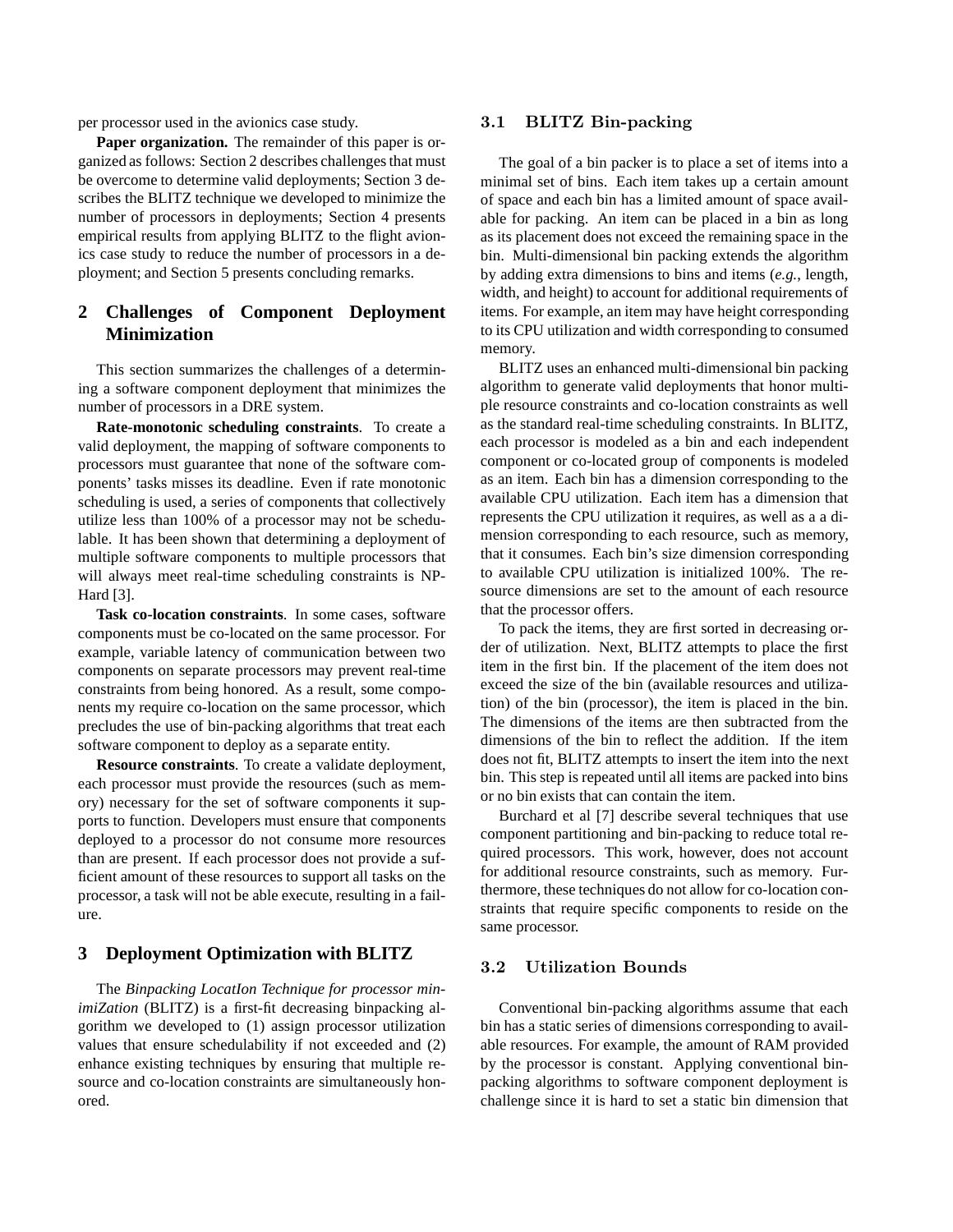guarantees the components are schedulable. Scheduling can only be modeled with a constant bin dimension of utilization if a worst-case scheduling of the system is assumed. Liu-Layland [8] have shown that a fixed bin dimension of 69.4% will guarantee schedulability but in many cases, tasks can have a higher utilization and still be schedulable.

The Liu-Layland equation states that the maximum processor utilization that guarantees schedulability is equal to  $2^{1/x} - 1$ , where x is the total number of components allocated to the processor. With BLITZ, each bin has a scheduling dimension that is determined by the Liu-Layland equation and the number of components currently assigned to the bin. Each item will represent at least one but possibly multiple co-located components. Each time an item is assigned to a bin, BLITZ uses the Liu-Layland formula to dynamically resize the bin's scheduling dimension according to the number of components held by the items in the bin.

If the the frequency of execution, or periodicity, of the components' execution requirements is known, higher processor utilization above the Liu-Layland bound is also possible. Components with harmonic periods (*e.g.*, periods that can be repeatedly doubled or halved to equal each other) can be allocated to the same processor with schedulability ensured, as long as the total utilization is less than or equal to 100%.

Unlike other deployment algorithms [7, 4], BLITZ uses multi-stage packing to exploit harmonic periods. In the first stage, components with harmonic periods are grouped together. In each successive stage, the components from the group with the largest aggregate processor utilization are deployed to the processors using a first-fit packing scheme. If not all periods of the components in a bin are harmonic, an item is allocated to a bin only if the utilization of its components fits within the dynamic scheduling Liu-Layland dimension and all other resource dimensions. If all component periods within a bin are harmonic, the utilization dimension is not dynamically calculated with Liu-Layland and a fixed value of 100% is used.

### 3.3 Co-location Constraints

To allow for component co-location constraints, BLITZ groups components that require co-location into a single item. Each item has utilization and resource consumption equal to that of the component(s) it represents. Each item remembers the components associated with it. The Liu-Layland and harmonic calculations are performed on the individual components associated with the items in a bin and not each item as a whole.

#### **4 Empirical Results**

This section presents the results of applying BLITZ to a flight avionics case study provided by Lockheed

Martin Aeronautics through the SPRUCE portal (www. sprucecommunity.org), which provides a webaccessible tool that pairs academic researchers with industry challenge problems complete with representative project data. This case study comprised 14 processors, 89 total components, and 14 co-location constraints. We compared 2 different bin-packing strategies against both BLITZ and the baseline deployment of this avionics system, produced by the original avionics domain experts.

#### 4.1 Experimental Platform

All algorithms were implemented in Java and all experiments were conducted on an Apple MacbookPro with a 2.4 GHz Intel Core 2 Duo processor, 2 gigabytes of RAM, running OS X version 10.5.5, and a 1.6 Java Virtual Machine (JVM) run in client mode. All experiments required less than 1 second to complete with each algorithm.

### 4.2 Processor Minimization with Various Scheduling Bounds

This experiment compared the following bin-packing strategies against BLITZ and the baseline deployment of the avionics system: (1) a worst-case multi-dimensional bin-packing algorithm that uses 69.4% as the utilization bound for each bin, (2) a dynamic multi-dimensional binpacking algorithm that uses the Liu-Leyland equation to recalculate the utilization bound for each bin as components are added, and (3) our BLITZ technique that combines dynamic utilization bound recalculation with the harmonic period multi-stage packing.

We used each technique to generate a deployment plan for the avionics system described in Section 4. Figure 1 shows the original avionics system deployment, as well as deployment plans generated by the worst-case bin-packing algorithm, dynamic bin-packing algorithm, and BLITZ.



**Figure 1. Deployment Plan Comparison**

The BLITZ technique required 6 less processors than the original deployment plan, 3 less processors than the worstcase bin-packing algorithm, and 1 less processor than the dynamic bin-packing algorithm.